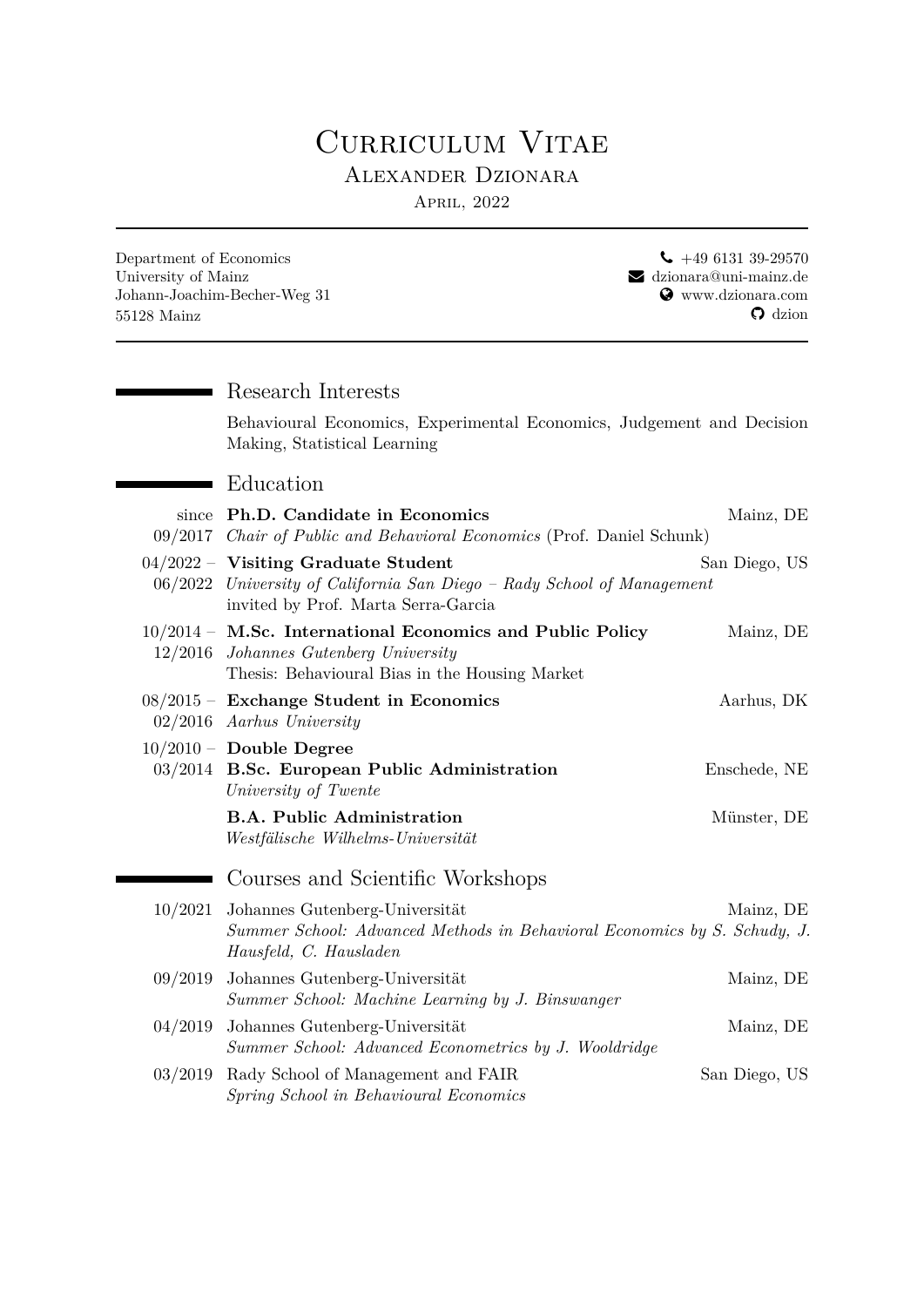<span id="page-1-0"></span>

|                 | 08/2018 Global School in Empirical Research Methods<br>Summer School: Econometrics of Big Data by V. Chernochukov $\mathcal C$ S. Hansen | Ljubljana, SI                    |  |
|-----------------|------------------------------------------------------------------------------------------------------------------------------------------|----------------------------------|--|
| 06/2018         | Global School in Empirical Research Methods<br>St. Gallen, CH<br>Summer School: Statistical Learning and Applications by C. de Mol       |                                  |  |
| 06/2018         | Johannes Gutenberg-Universität<br>PhD course: Econometric Analysis of Experimental Data by C. Bellemare                                  | Mainz, DE                        |  |
| 05/2018         | Munich Graduate School of Economics<br>Ohlstadt, DE<br>Summer School: Applied Microeconomics by I. Rasul & S. Ryan                       |                                  |  |
| 11/2017         | Institute for the World Economy<br>PhD Course: Behavioral Economics by S. Dhami                                                          | Kiel, DE                         |  |
|                 | Conferences and Presentations                                                                                                            |                                  |  |
| 07/2022         | International Conference on Social Dilemmas (scheduled)                                                                                  | Copenhagen, DK                   |  |
| 07/2022         | Foundations of Utility and Risk (scheduled)<br>Ghent, BE                                                                                 |                                  |  |
| 07/2022         | Brown Bag Seminar Mainz (scheduled)                                                                                                      | Mainz, DE                        |  |
| 06/2022         | <b>ESA</b> World Meeting <i>(scheduled)</i>                                                                                              | Boston, US                       |  |
| 11/2020         | ZEW/Uni Mannheim Experimental Seminar                                                                                                    | online                           |  |
| 08/2019         | Volkswagen Foundation (Poster)                                                                                                           | Hannover, DE                     |  |
| 03/2019         | Rady School of Management and FAIR (Poster)                                                                                              | San Diego, US                    |  |
|                 | Teaching Experience                                                                                                                      |                                  |  |
| Master          | Behavioral Public Policy                                                                                                                 | <i>Seminar</i> (Winter $17/18$ ) |  |
|                 | Bounded Rationality                                                                                                                      | <i>Seminar</i> (Winter $18/19$ ) |  |
|                 | Communication: Nothing but Cheap Talk?                                                                                                   | <i>Seminar</i> (Winter $20/21$ ) |  |
|                 | Principles of Public Economics                                                                                                           | <i>Tutorial</i> (multiple)       |  |
|                 | Math Review                                                                                                                              | <i>Lecture</i> (multiple)        |  |
|                 | Studies and Research in Economics                                                                                                        | Lecture (Winter $20/21$ )        |  |
| <b>Bachelor</b> | Inequality                                                                                                                               | <i>Seminar</i> (Winter $17/18$ ) |  |
|                 | Economic Preferences of Children and Adolescents                                                                                         | <i>Seminar</i> (Summer 18)       |  |
|                 | Academic Writing                                                                                                                         | <i>Tutorial</i> (Summer 18)      |  |
|                 | Laboratory Experiments                                                                                                                   | <i>Seminar</i> (Summer 22)       |  |
|                 | Language and Technical Skills                                                                                                            |                                  |  |
|                 | Language German (native), English (fluent), Spanish (basic)                                                                              |                                  |  |
| Technical       | R, Stata, Python, oTree, Orsee, Django, HTML, CSS, L <sup>T</sup> FX                                                                     |                                  |  |
|                 | macOS, Windows, Linux                                                                                                                    |                                  |  |
|                 | References                                                                                                                               |                                  |  |